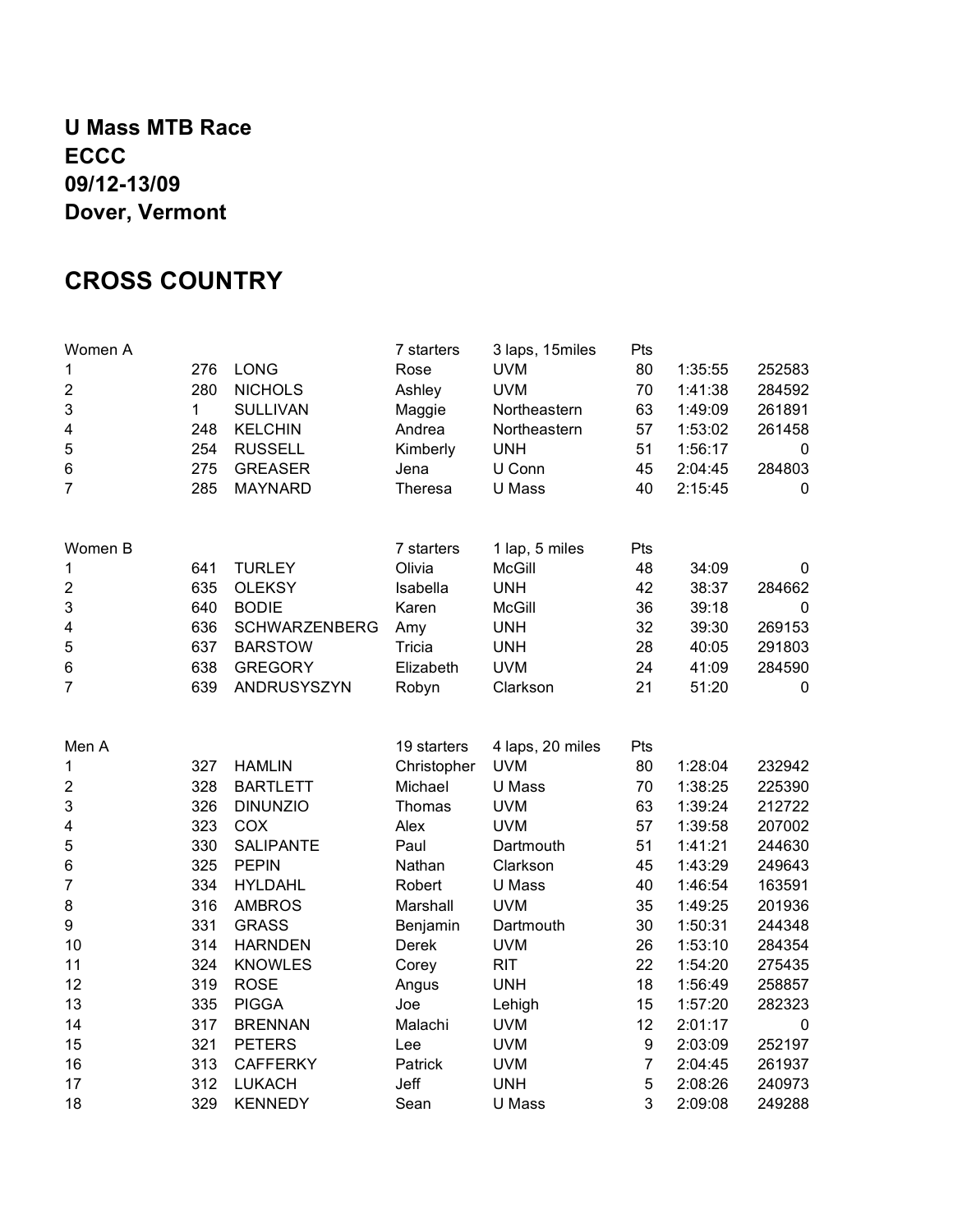|                         |     |                    |                |                  |                | 1 lap   |             |
|-------------------------|-----|--------------------|----------------|------------------|----------------|---------|-------------|
| 19                      | 311 | <b>KURLANTZICK</b> | Avi            | Northeastern     | $\overline{2}$ | down    | 273941      |
|                         |     |                    |                |                  |                |         |             |
| Men B                   |     |                    | 19 starters    | 3 laps, 15 miles | Pts            |         |             |
| 1                       | 831 | <b>MELONE</b>      | <b>Billy</b>   | <b>UNH</b>       | 48             | 1:19:13 | 195364      |
| $\overline{\mathbf{c}}$ | 837 | <b>TYMAN</b>       | Devin          | Lehigh           | 42             | 1:24:12 | 242223      |
| 3                       | 832 | <b>MCPHAIL</b>     | lan            | Syracuse         | 36             | 1:26:38 | 284125      |
| 4                       | 825 | <b>CARGILL</b>     | Benjamin       | <b>UNH</b>       | 32             | 1:26:58 | 284558      |
| 5                       | 815 | <b>STINE</b>       | Dan            | U Conn           | 28             | 1:29:29 | 252881      |
| 6                       | 824 | <b>FROTHINGHAM</b> | Michael        | <b>UNH</b>       | 24             | 1:31:00 | 284035      |
| $\overline{7}$          | 816 | <b>RAGO</b>        | Chris          | U Conn           | 21             | 1:32:30 | 284788      |
| 8                       | 830 | <b>CRONIN</b>      | Jeffrey        | U Mass           | 15             | 1:32:33 | 292204      |
| 9                       | 833 | <b>CARBERRY</b>    | <b>Brendan</b> | Clarkson         | 12             | 1:32:52 | 300155      |
| 10                      | 835 | <b>DUNN</b>        | Patrick        | <b>RPI</b>       | 9              | 1:33:10 | 276042      |
| 11                      | 828 | <b>ROSENBERG</b>   | Adam           | <b>RIT</b>       | $\overline{7}$ | 1:33:15 | 290579      |
| 12                      | 823 | <b>SMITH</b>       | Carl           | <b>UVM</b>       | 5              | 1:37:15 | 0           |
| 13                      | 837 | <b>TYMAN</b>       | Devin          | Lehigh           | 3              | 1:39:34 | 242223      |
| 14                      | 834 | <b>SHANKAR</b>     | <b>Steve</b>   | <b>RPI</b>       | $\overline{2}$ | 1:40:24 | 204608      |
| 15                      | 829 | <b>BROWNING</b>    | Zachary        | <b>RIT</b>       | 1              | 1:49:07 | 267138      |
| dnf                     | 925 | <b>CHAPMAN</b>     | Graham         | Cornell          |                |         | 0           |
| dnf                     | 826 | <b>DEPREY</b>      | Daryl          | <b>UVM</b>       |                |         | 200197      |
| dnf                     | 818 | <b>IGO</b>         | Scott          | <b>UVM</b>       |                |         | 284274      |
| dnf                     | 817 | <b>BARTER</b>      | Patrick        | Dartmouth        |                |         | 257506      |
|                         |     |                    |                |                  |                |         |             |
| Men C                   |     |                    | 17 starters    | 1 laps, 5 miles  | Pts            |         |             |
| 1                       | 315 | <b>MELLEN</b>      | Sam            | Northeastern     | 32             | 24:15   | 216943      |
| $\overline{\mathbf{c}}$ | 918 | <b>MONDIEK</b>     | Chris          | <b>RIT</b>       | 24             | 28:01   | 229657      |
| 3                       | 917 | <b>HAYERTY</b>     | Peter          | <b>RIT</b>       | 18             | 28:25   | 258621      |
| 4                       | 923 | <b>SCHULZ</b>      | Edwin          | <b>McGill</b>    | 15             | 29:13   | $\mathbf 0$ |
| 5                       | 908 | <b>CONROY</b>      | Ryan           | Northeastern     | 12             | 29:27   | 284360      |
| 6                       | 902 | <b>HILLS</b>       | Ben            | Northeastern     | 9              | 30:15   | 182464      |
| 7                       | 912 | <b>EIDE</b>        | Trevor         | Dartmouth        | $\overline{7}$ | 31:02   | 199142      |
| 8                       | 904 | <b>PANICUCCI</b>   | Eric           | Northeastern     | 5              | 32:30   | 252920      |
| 9                       | 920 | SBORDONE           | <b>Brandon</b> | <b>RIT</b>       | 4              | 32:45   | 277194      |
| 10                      | 909 | <b>ARROYO</b>      | Charles        | Boston C         | 3              | 32:45   | 209329      |
| 11                      | 913 | <b>BERGMAN</b>     | Jon            | <b>UVM</b>       | $\overline{c}$ | 33:05   | 301509      |
| 12                      | 911 | <b>JAKUBOWSKI</b>  | Adam           | U Conn           | 1              | 33:05   | 0           |
| 13                      | 906 | <b>ALMEIDA</b>     | David          | Northeastern     |                | 33:28   | 278184      |
| 14                      | 905 | <b>NORTON</b>      | Joel           | Northeastern     |                | 33:40   | 252684      |
| 15                      | 910 | ST DENIS           | Martin         | U Conn           |                | 34:00   | 301114      |
| 16                      | 919 | <b>MINNEHAN</b>    | <b>Breton</b>  | <b>RIT</b>       |                | 34:50   | 301490      |
| dnf                     | 914 | <b>DEVANEY</b>     | <b>Brian</b>   | <b>UVM</b>       |                |         | 290753      |

# **SUPER D**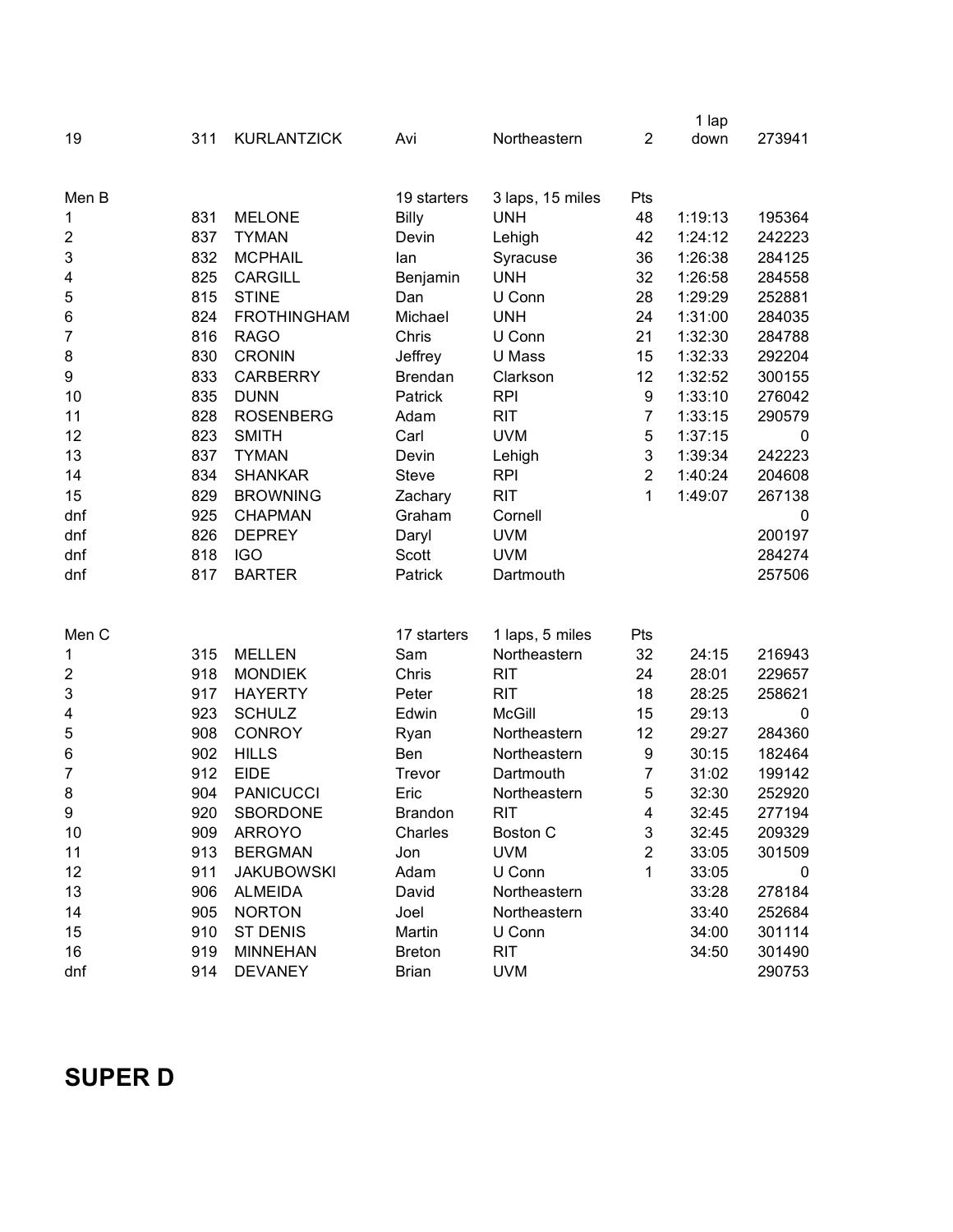| Women A                 |     |                    | 4 starters   |               | Pts            |       |             |
|-------------------------|-----|--------------------|--------------|---------------|----------------|-------|-------------|
| 1                       | 276 | <b>LONG</b>        | Rose         | <b>UVM</b>    | 80             | 9:34  | 252583      |
| $\boldsymbol{2}$        | 1   | <b>SULLIVAN</b>    | Maggie       | Northeastern  | 70             | 10:15 | 261891      |
| 3                       | 280 | <b>NICHOLS</b>     | Ashley       | <b>UVM</b>    | 63             | 10:43 | 284592      |
| 4                       | 248 | <b>KELCHIN</b>     | Andrea       | Northeastern  | 57             | 11:05 | 261458      |
| Women B                 |     |                    | 2 starters   |               | Pts            |       |             |
| 1                       | 640 | <b>BODIE</b>       | Karen        | <b>McGill</b> | 48             | 13:15 | 0           |
| $\overline{2}$          | 641 | <b>TURLEY</b>      | Olivia       | <b>McGill</b> | 42             | 13:19 | $\pmb{0}$   |
| Men A                   |     |                    | 7 starters   |               | Pts            |       |             |
| 1                       | 332 | <b>NOONAN</b>      | Patrick      | <b>UNH</b>    | 80             | 7:16  | 267435      |
| $\overline{\mathbf{c}}$ | 826 | <b>DEPREY</b>      | Daryl        | <b>UVM</b>    | 70             |       | 200197      |
| 3                       | 831 | <b>MELONE</b>      | <b>Billy</b> | <b>UNH</b>    | 63             |       | 195364      |
| $\overline{\mathbf{4}}$ | 318 | <b>LINTILHAC</b>   | William      | <b>UVM</b>    | 54             |       | 284600      |
| 4                       | 908 | <b>CONROY</b>      | Ryan         | Northeastern  | 54             |       | 284360      |
| 6                       | 320 | <b>SANTOS</b>      | Anthony      | <b>UVM</b>    | 45             | 9:11  | $\mathbf 0$ |
| 7                       | 322 | <b>OLIVER</b>      | Jack         | <b>UVM</b>    | 40             | 9:13  | 284298      |
| Men B                   |     |                    | 21 starters  |               | Pts            |       |             |
| 1                       | 849 | <b>UHRING</b>      | Edward       | U Mass        | 45             | 7:12  | 0           |
| 1                       | 850 | <b>GAMBARDELLA</b> | David        | U Conn        | 45             | 7:21  | 284793      |
| 3                       | 845 | <b>SULLIVAN</b>    | Connor       | U Conn        | 36             | 7:28  | 293888      |
| 4                       | 819 | <b>GILMAN</b>      | <b>Tyler</b> | <b>UVM</b>    | 32             | 7:34  | 301458      |
| 5                       | 842 | <b>FOSTER</b>      | Joseph       | U Conn        | 26             | 8:04  | 269075      |
| 6                       | 841 | <b>SCHNEIDER</b>   | Marc         | U Conn        | 26             | 8:08  | 297153      |
| 7                       | 848 | <b>DAVIS</b>       | Joe          | U Conn        | 21             | 8:09  | 284796      |
| 8                       | 822 | <b>VARGAS</b>      | Wyatt        | <b>UVM</b>    | 15             | 8:12  | $\mathbf 0$ |
| 9                       | 840 | SOLOWAY            | Benjamin     | U Conn        | 12             | 8:14  | 269335      |
| 10                      | 844 | <b>FRANCO</b>      | Samuel       | U Conn        | 9              | 8:18  | 301491      |
| 11                      | 846 | <b>MIELE</b>       | Anthony      | U Conn        | $\overline{7}$ | 8:28  | 279835      |
| 12                      | 843 | <b>CZAJA</b>       | William      | U Conn        | 5              | 8:30  | 301193      |
| 13                      | 827 | <b>MEGILL</b>      | Robin        | <b>UVM</b>    | 3              | 8:32  | 0           |
| 14                      | 825 | <b>CARGILL</b>     | Benjamin     | <b>UNH</b>    | $\overline{c}$ | 8:41  | 284558      |
| 15                      | 828 | <b>ROSENBERG</b>   | Adam         | <b>RIT</b>    | 1              | 8:48  | 290579      |
| 16                      | 319 | <b>ROSE</b>        | Angus        | <b>UNH</b>    |                | 8:51  | 258857      |
| 17                      | 838 | <b>SEILS</b>       | <b>Drew</b>  | U Conn        |                | 8:54  | 2693397     |
| 18                      | 820 | <b>DODD</b>        | Ben          | <b>UVM</b>    |                | 9:16  | 301475      |
| 19                      | 835 | <b>DUNN</b>        | Patrick      | <b>RPI</b>    |                | 9:20  | 276042      |
| 20                      | 834 | <b>SHANKAR</b>     | <b>Steve</b> | <b>RPI</b>    |                | 9:33  | 204608      |
| 21                      | 839 | <b>MCBRIEN</b>     | John         | U Conn        |                | 9:35  | 269336      |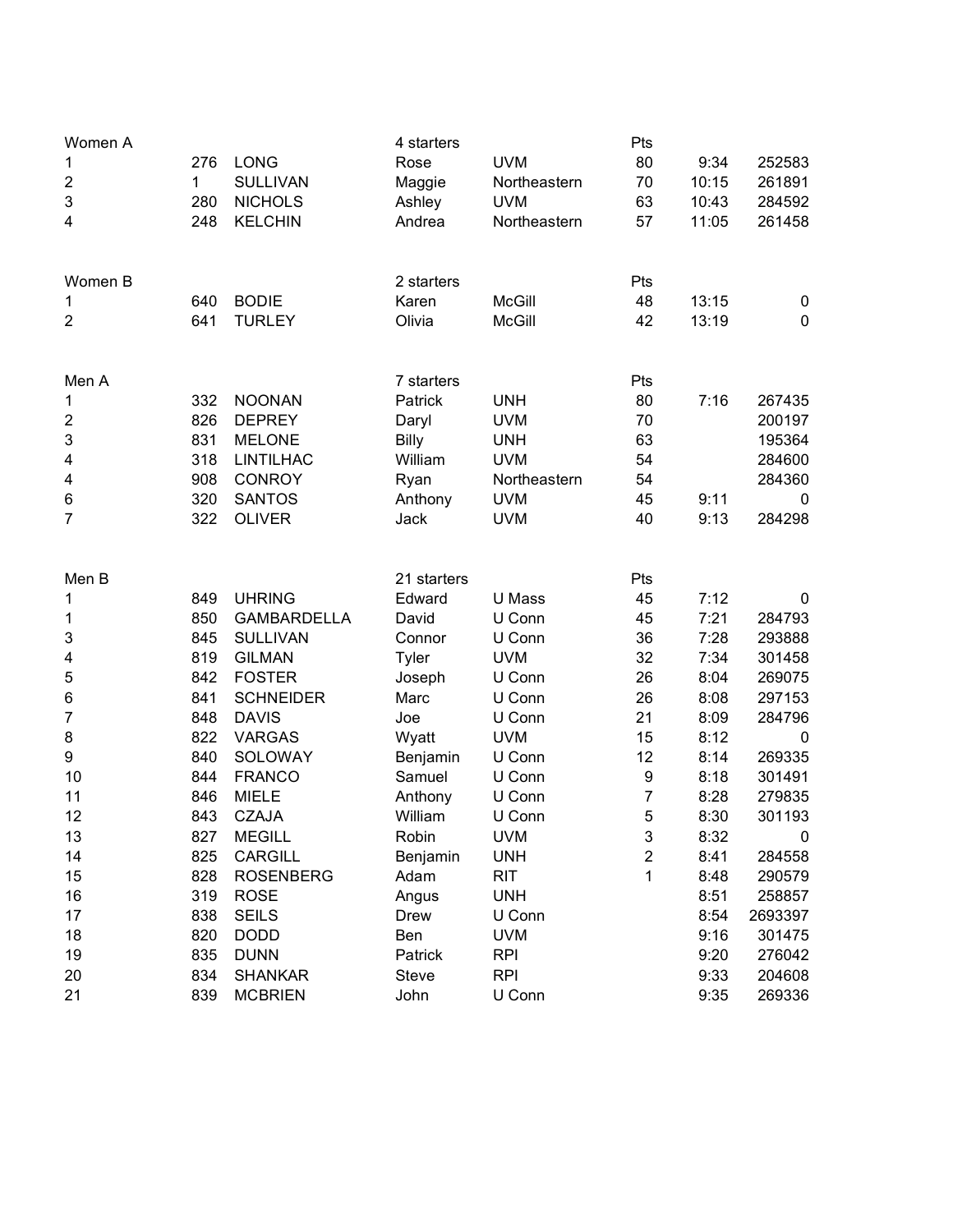| Men C |     |                    | 13 starters    |              | Pts |       |        |
|-------|-----|--------------------|----------------|--------------|-----|-------|--------|
| 1     | 818 | <b>IGO</b>         | Scott          | <b>UVM</b>   | 32  | 8:00  | 284274 |
| 2     | 921 | PARASCANDOLA       | James          | <b>RIT</b>   | 24  | 8:20  | 301425 |
| 3     | 920 | <b>SBORDONE</b>    | <b>Brandon</b> | <b>RIT</b>   | 18  | 8:30  | 277194 |
| 4     | 923 | <b>SCHULZ</b>      | Edwin          | McGill       | 15  | 8:31  | 0      |
| 5     | 922 | <b>JONES</b>       | Jacob          | <b>RIT</b>   | 12  | 8:32  | 0      |
| 6     | 909 | <b>ARROYO</b>      | Charles        | Boston C     | 9   | 8:50  | 209329 |
| 7     | 928 | <b>STEBBINS</b>    | Hayden         | Cornell      |     | 9:00  | 0      |
| 8     | 317 | <b>BRENNAN</b>     | Malachi        | <b>UVM</b>   | 5   | 9:08  | 0      |
| 9     | 916 | <b>VAN VRANKEN</b> | Cooper         | <b>UVM</b>   | 4   | 9:10  | 0      |
| 10    | 915 | <b>MITCHELL</b>    | Chris          | <b>UNH</b>   | 3   | 9:20  | 301484 |
| 11    | 904 | <b>PANICUCCI</b>   | Eric           | Northeastern | 2   | 9:23  | 252920 |
| 12    | 924 | <b>PURIFICATI</b>  | Justin         | McGill       | 1   | 9:35  | 0      |
| 13    | 907 | <b>ZHOV</b>        | Eric           | Boston C     |     | 10:41 | 301332 |

| Alumni Super D |     |       |                        |      |
|----------------|-----|-------|------------------------|------|
|                | 98. | ADLER | Benjamin McGill Alumni | 7:16 |

# SHORT TRACK

| Women A |     |                 | 5 Starters | 10 Laps      | Pts | Time     |
|---------|-----|-----------------|------------|--------------|-----|----------|
|         | 276 | LONG            | Rose       | UVM          | 70  | 23:54    |
| 2       |     | <b>SULLIVAN</b> | Maggie     | Northeastern | 64  | 24:07    |
| 3       | 280 | <b>NICHOLS</b>  | Ashley     | UVM          | 58  | 25:05    |
| 4       | 248 | <b>KELCHIN</b>  | Andrea     | Northeastern | 52  | $-1$ Lap |
| 5       | 254 | <b>RUSSELL</b>  | Kimberly   | UNH          | 46  | $-1$ Lap |

| Women B        |     | 6 Starters           | 8 Laps    |        | Pts | Time  |
|----------------|-----|----------------------|-----------|--------|-----|-------|
|                | 641 | TURLEY               | Olivia    | McGill | 41  | 20:33 |
| 2              | 640 | <b>BODIE</b>         | Karen     | McGill | 35  | 20:45 |
| 3              | 635 | <b>OLEKSY</b>        | Isabella  | UNH    | 31  | 21:07 |
| $\overline{4}$ | 638 | <b>GREGORY</b>       | Elizabeth | UVM    | 27  | 21:41 |
| 5              | 637 | <b>BARSTOW</b>       | Tricia    | UNH    | 23  | 21:53 |
| 6              | 636 | <b>SCHWARZENBERG</b> | Amv       | UNH    | 18  | 22:03 |

| Men A          |     |                 | 13 starters | 17 Laps  | Pts | Time     |
|----------------|-----|-----------------|-------------|----------|-----|----------|
|                | 327 | <b>HAMLIN</b>   | Christopher | UVM      | 70  | 25:09    |
| 2              | 328 | <b>BARTLETT</b> | Michael     | U Mass   | 64  | 26:05    |
| 3              | 323 | COX             | Alex        | UVM      | 58  | 26:44    |
| $\overline{4}$ | 325 | <b>PEPIN</b>    | Nathan      | Clarkson | 52  | 26:54    |
| 5              | 321 | <b>PETERS</b>   | Lee         | UVM      | 46  | $-1$ Lap |
| 6              | 326 | <b>DINUNZIO</b> | Thomas      | UVM      | 41  | $-1$ Lap |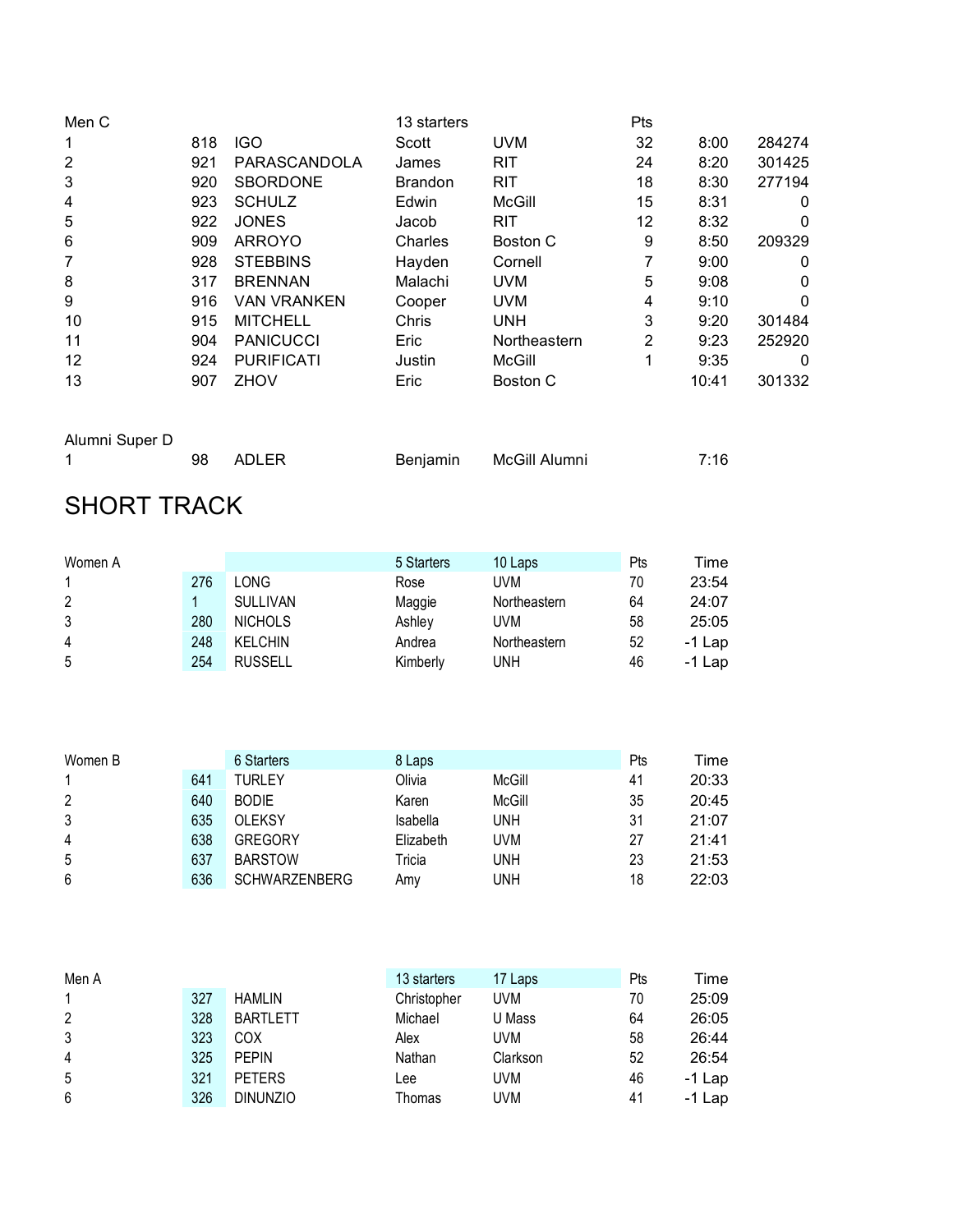| 7  | 314 | <b>HARNDEN</b>  | Derek    | UVM        | 36 | $-1$ Lap   |
|----|-----|-----------------|----------|------------|----|------------|
| 8  | 313 | <b>CAFFERKY</b> | Patrick  | <b>UVM</b> | 31 | $-1$ Lap   |
| 9  | 329 | <b>KENNEDY</b>  | Sean     | U Mass     | 27 | $-1$ Lap   |
| 10 | 316 | <b>AMBROS</b>   | Marshall | UVM        | 23 | $-1$ Lap   |
| 11 | 319 | <b>ROSE</b>     | Angus    | unh        | 19 | -2 Laps    |
| 12 | 312 | LUKACH          | Jeff     | UNH        | 15 | -4 Laps    |
| 13 | 324 | <b>KNOWLES</b>  | Corey    | RIT        |    | <b>DNF</b> |

| Men B          |     | 8 Starter          | 11 Laps  |              | Pts | Time       |
|----------------|-----|--------------------|----------|--------------|-----|------------|
| 1              | 825 | <b>CARGILL</b>     | Benjamin | UNH          | 41  | 23:45      |
| 2              | 815 | <b>STINE</b>       | Dan      | U Conn       | 35  | 23:56      |
| 3              | 826 | <b>DEPREY</b>      | Daryl    | <b>UVM</b>   | 31  | 24:07      |
| $\overline{4}$ | 824 | <b>FROTHINGHAM</b> | Michael  | UNH          | 27  | 24:08      |
| 5              | 830 | <b>CRONIN</b>      | Jeffrey  | U Mass       | 23  | 24:50      |
| 6              | 818 | <b>IGO</b>         | Scott    | UVM.         | 18  | 24:58      |
| $\overline{7}$ | 823 | <b>SMITH</b>       | Carl     | UVM          | 15  | 25:54      |
| 8              | 851 | <b>KURLANTZICK</b> | Avi      | Northeastern | 0   | <b>DNF</b> |

| Men C          |     |                   | 7 Starters | 8 Laps        | Pts | Time     |
|----------------|-----|-------------------|------------|---------------|-----|----------|
| $\mathbf{1}$   | 917 | HAYERTY           | Peter      | <b>RIT</b>    | 22  | 20:09    |
| 2              | 918 | <b>MONDIEK</b>    | Chris      | RIT           | 16  | 20:19    |
| 3              | 913 | <b>BERGMAN</b>    | Jon        | <b>UVM</b>    | 13  | 20:51    |
| $\overline{4}$ | 905 | <b>NORTON</b>     | Joel       | Northeastern  | 10  | 22:56    |
| 5              | 911 | <b>JAKUBOWSKI</b> | Adam       | U Conn        | 9   | $-1$ Lap |
| 6              | 915 | <b>MITCHELL</b>   | Chris      | <b>UNH</b>    | 8   | $-1$ Lap |
| $\overline{7}$ | 924 | <b>PURIFICATI</b> | Justin     | <b>McGill</b> | 6   | $-1$ Lap |

### Downhill

|         |     |                 |            |              |     | Start   | Finish  | Elapsed |
|---------|-----|-----------------|------------|--------------|-----|---------|---------|---------|
| Women A |     |                 | 4 Starters |              | Pts | Time    | Time    | Time    |
| 1       | 248 | <b>KELCHIN</b>  | Andrea     | Northeastern | 80  | 1:39:00 | 1:45:04 | 0:06:04 |
| 2       |     | <b>SULLIVAN</b> | Maggie     | Northeastern | 70  | 1:43:00 | 1:49:16 | 0:06:16 |
| 3       | 276 | LONG            | Rose       | <b>UVM</b>   | 63  | 1:38:00 | 1:44:47 | 0:06:47 |
| 4       | 280 | <b>NICHOLS</b>  | Ashley     | <b>UVM</b>   | 57  | 1:40:00 | 1:48:57 | 0:08:57 |
|         |     |                 |            |              |     |         |         |         |
|         |     |                 |            |              |     |         |         |         |
|         |     |                 |            |              |     | Start   | Finish  | Elapsed |
| Women B |     |                 | 2 Starters |              | Pts | Time    | Time    | Time    |
| 1       | 642 | Minor           | Anne       | Clarkson     | 48  | 1:45:00 | 1:51:50 | 0:06:50 |
| 2       | 275 | <b>GREASER</b>  | Jena       | U Conn       | 42  | 1:44:00 | 1:51:38 | 0:07:38 |
|         |     |                 |            |              |     |         |         |         |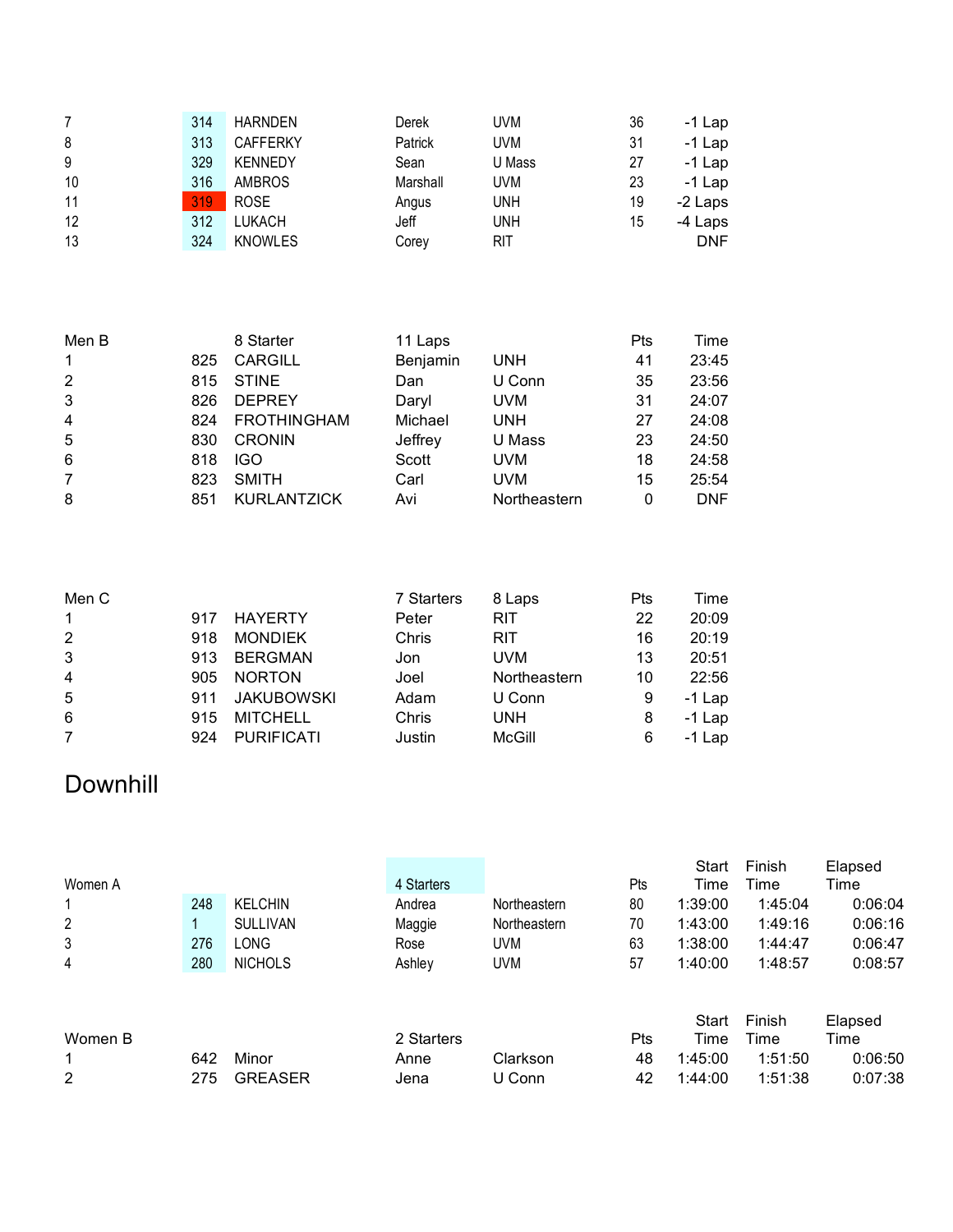|                         |     |                    |                |               |                | <b>Start</b>         | Finish         | Elapsed         |
|-------------------------|-----|--------------------|----------------|---------------|----------------|----------------------|----------------|-----------------|
| Men A                   |     |                    | 14 Starters    |               | Pts            | Time                 | Time           | Time            |
| 1                       | 315 | <b>MELLEN</b>      | Sam            | Northeastern  | 80             | 0:51:00              | 0:54:53        | 0:03:53         |
| 2                       | 332 | <b>NOONAN</b>      | Patrick        | <b>UNH</b>    | 70             | 0:45:00              | 0:49:19        | 0:04:19         |
| 3                       | 903 | <b>MEISSNER</b>    | Robert         | Northeastern  | 63             | 0:40:00              | 0:44:20        | 0:04:20         |
| 4                       | 320 | <b>SANTOS</b>      | Anthony        | <b>UVM</b>    | 57             | 0:50:00              | 0:54:21        | 0:04:21         |
| 4                       | 908 | <b>CONROY</b>      | Ryan           | Northeastern  | 51             | 0:46:00              | 0:50:22        | 0:04:22         |
| 6                       | 337 | <b>ROSENFELD</b>   | Timothy        | <b>UVM</b>    | 45             | 0:52:00              | 0:56:23        | 0:04:23         |
| $\overline{7}$          | 318 | <b>LINTILHAC</b>   | William        | <b>UVM</b>    | 40             | 0:49:00              | 0:53:24        | 0:04:24         |
| 8                       | 338 | Estrich            | Ben            | Northeastern  | 35             | 0:41:00              | 0:45:25        | 0:04:25         |
| 9                       | 902 | <b>HILLS</b>       | Ben            | Northeastern  | 30             | 0:42:00              | 0:46:41        | 0:04:41         |
| 10                      | 339 | <b>FOSTER</b>      | <b>Stuart</b>  | Northeastern  | 26             | 0:44:00              | 0:48:48        | 0:04:48         |
| 11                      | 300 | <b>DICK</b>        | Alexander      | Northeastern  | 22             | 0:43:00              | 0:47:49        | 0:04:49         |
| 12                      | 831 | <b>MELONE</b>      | <b>Billy</b>   | <b>UNH</b>    | 18             | 0:47:00              | 0:51:56        | 0:04:56         |
| 13                      | 336 | <b>THODAL</b>      | Robert         | Lehigh        | 15             | 0:53:00              | 0:57:57        | 0:04:57         |
| 14                      | 322 | <b>OLIVER</b>      | Jack           | <b>UVM</b>    | 12             | 0:48:00              | 0:53:00        | 0:05:00         |
|                         |     |                    |                |               |                |                      |                |                 |
| Men B                   |     |                    | 29 Starters    |               | Pts            | <b>Start</b><br>Time | Finish<br>Time | Elapsed<br>Time |
| 1                       | 856 | <b>Beaulieu</b>    | Michael        | U Maine       | 48             | 1:15:00              | 1:19:21        | 0:04:21         |
| 2                       | 855 | Kehs               | Joshua         | Clarkson      | 40             | 1:09:00              | 1:13:34        | 0:04:34         |
| $\overline{\mathbf{c}}$ | 844 | <b>FRANCO</b>      | Samuel         | U Conn        | 40             | 1:12:00              | 1:16:34        | 0:04:34         |
| 4                       | 857 | McGoigal           | Matt           | Clarkson      | 32             | 1:10:00              | 1:14:35        | 0:04:35         |
| 5                       | 845 | <b>SULLIVAN</b>    | Connor         | U Conn        | 28             | 1:11:00              | 1:15:37        | 0:04:37         |
| 6                       | 850 | <b>GAMBARDELLA</b> | David          | U Conn        | 24             | 1:20:00              | 1:24:38        | 0:04:38         |
| $\overline{7}$          | 822 | <b>VARGAS</b>      |                | <b>UVM</b>    | 21             | 1:18:00              | 1:22:39        | 0:04:39         |
|                         |     |                    | Wyatt          | Central       |                |                      |                |                 |
| 8                       | 859 | Auner              | Sean           | Connecticut   | 15             | 1:02:00              | 1:06:41        | 0:04:41         |
| 9                       | 819 | <b>GILMAN</b>      | <b>Tyler</b>   | <b>UVM</b>    | 12             | 0:55:00              | 0:59:43        | 0:04:43         |
| 10                      | 854 | Ostrock            | Adam           | <b>U MASS</b> | 9              | 0:58:00              | 1:02:47        | 0:04:47         |
| 11                      | 827 | <b>MEGILL</b>      | Robin          | <b>UVM</b>    | 7              | 0:57:00              | 1:01:48        | 0:04:48         |
| 12                      | 848 | <b>DAVIS</b>       | Joe            | U Conn        | 5              | 1:04:00              | 1:08:48        | 0:04:48         |
| 13                      | 841 | <b>SCHNEIDER</b>   | Marc           | U Conn        | 3              | 1:16:00              | 1:20:54        | 0:04:54         |
| 14                      | 840 | SOLOWAY            | Benjamin       | U Conn        | $\overline{2}$ | 1:13:00              | 1:17:55        | 0:04:55         |
| 15                      | 858 | Becker             | Stephan        | U Maine       | 1              | 1:07:59              | 1:12:55        | 0:04:56         |
| 16                      | 833 | <b>CARBERRY</b>    | <b>Brendan</b> | Clarkson      | 0              | 1:07:00              | 1:12:00        | 0:05:00         |
| 17                      | 828 | <b>ROSENBERG</b>   | Adam           | <b>RIT</b>    | 0              | 1:05:00              | 1:10:06        | 0:05:06         |
| 18                      | 842 | <b>FOSTER</b>      | Joseph         | U Conn        | 0              | 1:19:00              | 1:24:06        | 0:05:06         |
| 19                      | 846 | <b>MIELE</b>       | Anthony        | U Conn        | 0              | 1:03:00              | 1:08:08        | 0:05:08         |
| 20                      | 820 | <b>DODD</b>        | Ben            | <b>UVM</b>    | 0              | 0:55:59              | 1:01:10        | 0:05:11         |
| 21                      | 821 | <b>GORDON</b>      | Geoff          | <b>UVM</b>    | 0              | 0:54:00              | 0:59:16        | 0:05:16         |
| 22                      | 853 | Klein              | Nelson         | <b>U MASS</b> | $\pmb{0}$      | 1:00:00              | 1:05:17        | 0:05:17         |
| 23                      | 319 | <b>ROSE</b>        | Angus          | <b>UNH</b>    | $\pmb{0}$      | 1:17:00              | 1:22:30        | 0:05:30         |
| 24                      | 835 | <b>DUNN</b>        | Patrick        | <b>RPI</b>    | $\pmb{0}$      | 1:06:00              | 1:11:33        | 0:05:33         |
| 25                      | 852 | LaPlante           | Shaun          | U Mass        | $\pmb{0}$      | 1:01:00              | 1:06:53        | 0:05:53         |
| 26                      | 818 | <b>IGO</b>         | Scott          | <b>UVM</b>    | 0              | 1:22:00              | 1:28:00        | 0:06:00         |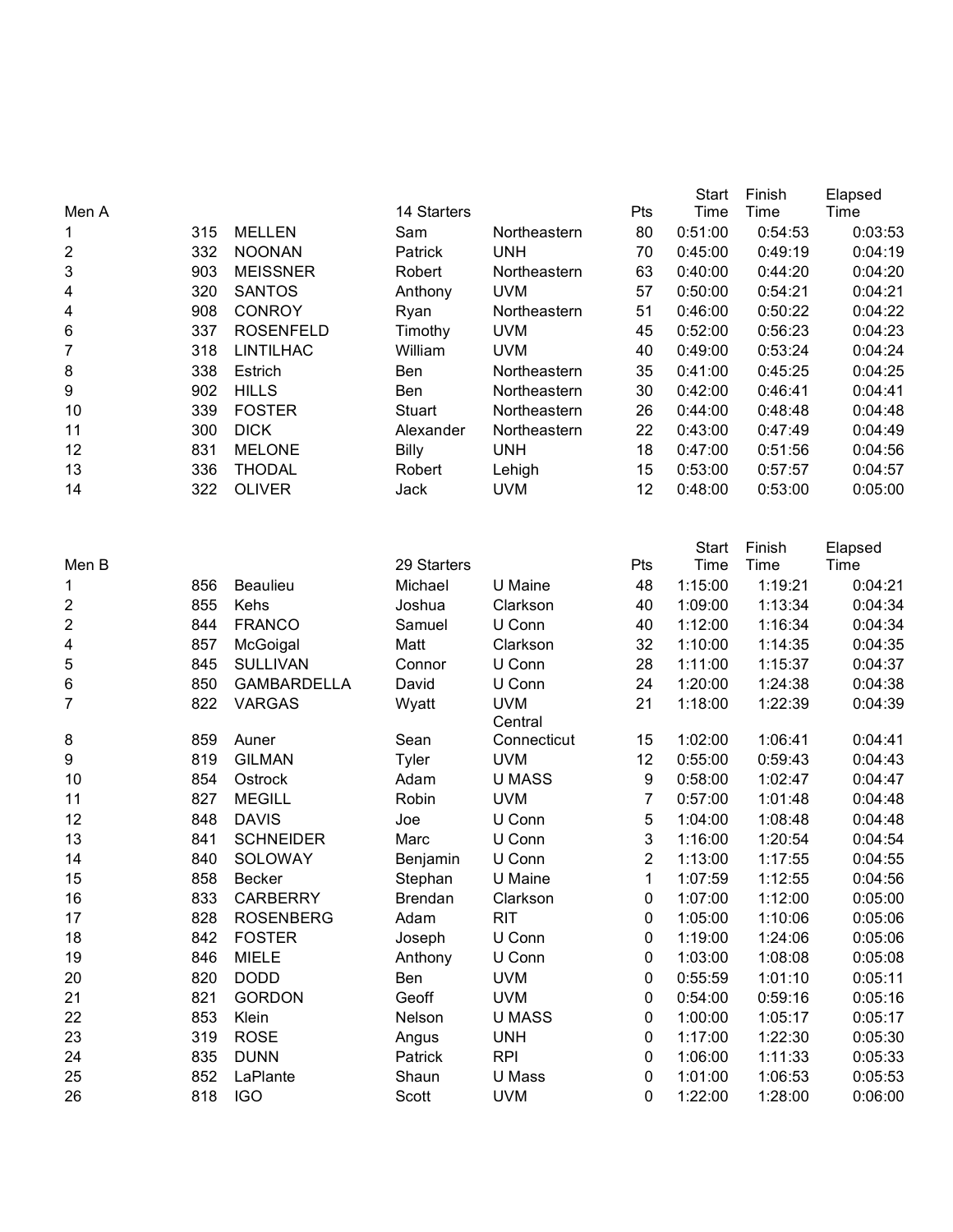| 27  |     | 838 SEILS | Drew    | U Conn | $0 \quad 1:21:00$ | 1:27:17 | 0:06:17 |
|-----|-----|-----------|---------|--------|-------------------|---------|---------|
| 28  |     | 843 CZAJA | William | U Conn | $0 \quad 1:14:00$ | 1.21.48 | 0:07:48 |
| dnf | 849 | UHRING    | Edward  | U Mass | 0:59:00           |         | DNF     |

|       |     |                    |                |               |                | <b>Start</b> | Finish  | Elapsed    |
|-------|-----|--------------------|----------------|---------------|----------------|--------------|---------|------------|
| Men C |     |                    | 15 Starters    |               | Pts            | Time         | Time    | Time       |
| 1     | 916 | <b>VAN VRANKEN</b> | Cooper         | <b>UVM</b>    | 32             | 1:34:00      | 1:39:13 | 0:05:13    |
| 2     | 909 | <b>ARROYO</b>      | Charles        | Boston C      | 24             | 1:33:00      | 1:38:29 | 0:05:29    |
| 3     | 829 | <b>BROWNING</b>    | Zachary        | <b>RIT</b>    | 18             | 1:29:00      | 1:34:30 | 0:05:30    |
| 4     | 923 | <b>SCHULZ</b>      | Edwin          | <b>McGill</b> | 15             | 1:32:00      | 1:37:33 | 0:05:33    |
| 5     | 317 | <b>BRENNAN</b>     | Malachi        | <b>UVM</b>    | 12             | 1:35:00      | 1:40:38 | 0:05:38    |
| 6     | 834 | <b>SHANKAR</b>     | <b>Steve</b>   | <b>RPI</b>    | 9              | 1:27:00      | 1:32:47 | 0:05:47    |
| 7     | 927 | <b>SPIER</b>       | Steven         | <b>UVM</b>    | 7              | 1:26:00      | 1:31:55 | 0:05:55    |
| 8     | 907 | ZHOV               | Eric           | Boston C      | 5              | 1:25:00      | 1:30:59 | 0:05:59    |
| 9     | 836 | <b>TYMAN</b>       | Devin          | Lehigh        | 4              | 1:24:00      | 1:30:00 | 0:06:00    |
| 10    | 929 | <b>Boisselle</b>   | Jonathan       | U Maine       | 3              | 1:23:00      | 1:29:04 | 0:06:04    |
| 11    | 906 | <b>ALMEIDA</b>     | David          | Northeastern  | $\overline{2}$ | 1:37:00      | 1:43:16 | 0:06:16    |
| 12    | 920 | <b>SBORDONE</b>    | <b>Brandon</b> | <b>RIT</b>    | 1              | 1:30:00      | 1:36:32 | 0:06:32    |
| 13    | 924 | <b>PURIFICATI</b>  | Justin         | McGill        | 0              | 1:36:00      | 1:42:33 | 0:06:33    |
| dnf   | 921 | PARASCANDOLA       | James          | <b>RIT</b>    | 0              | 1:28:00      |         | <b>DNF</b> |
| dnf   | 922 | <b>JONES</b>       | Jacob          | <b>RIT</b>    | 0              | 1:31:00      |         | <b>DNF</b> |

| Day One                    |     |
|----------------------------|-----|
| Uniques                    | 93  |
| Day Two                    |     |
| Uniques                    | 96  |
| Day One Starts             | 117 |
| Day Two Start              | 102 |
| Weekend                    |     |
| Uniques                    | 116 |
| Schools                    | 16  |
| Boston C                   |     |
| <b>Central Connecticut</b> |     |
| Clarkson                   |     |
| Cornell                    |     |
| Dartmouth                  |     |
| Lehigh                     |     |
| McGill                     |     |
| Northeastern               |     |
|                            |     |
| RIT                        |     |
| RPI                        |     |
| Syracuse                   |     |
| U CONN                     |     |
| U Maine                    |     |
| U Mass                     |     |
|                            |     |